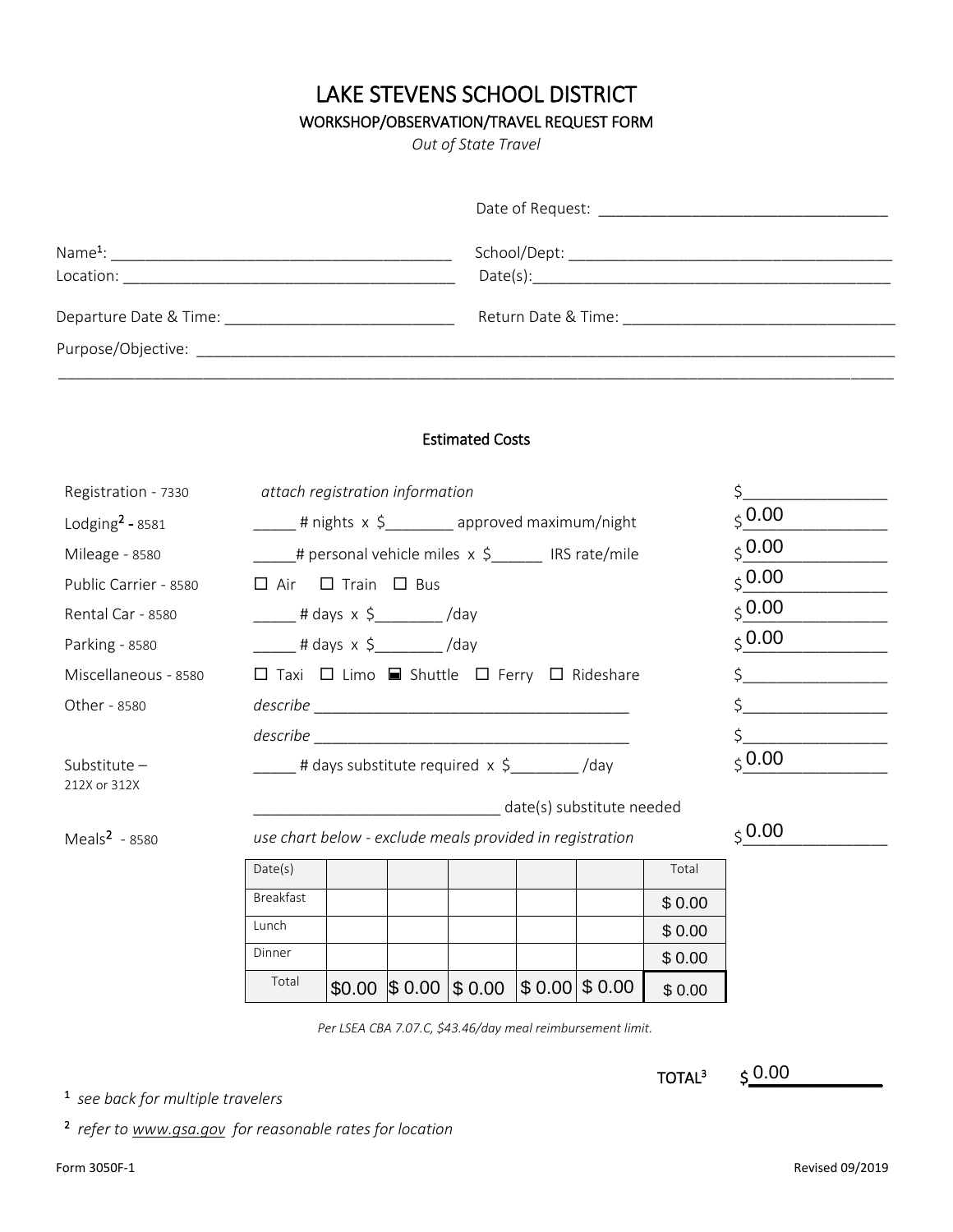### **Multiple Travelers:**

TOTAL<sup>3</sup>

 $$0.00$ 

#### ====== ================ Approval

| Principal/Department Head                                                                                                                                                                                                      | Date | Comments |  |
|--------------------------------------------------------------------------------------------------------------------------------------------------------------------------------------------------------------------------------|------|----------|--|
| Administrator                                                                                                                                                                                                                  | Date | Comments |  |
| Superintendent                                                                                                                                                                                                                 | Date | Comments |  |
| Account Code: \\end{\math{\math{\math{\math{\math{\math{\math{\math{\math{\math{\math{\math{\math{\math{\math{\math{\math{\math{\math{\math{\math{\math{\math{\math{\math{\math{\math{\math{\math{\math{\math{\math{\math{\mat |      |          |  |
| Account Code:<br>Account Code:                                                                                                                                                                                                 |      |          |  |
| Account Code:                                                                                                                                                                                                                  |      |          |  |
| Account Code:                                                                                                                                                                                                                  |      |          |  |

Ş. \$, \$.

 $\frac{$0.00}{5}$ 

TOTAL<sup>3</sup>

<sup>3</sup> totals should match